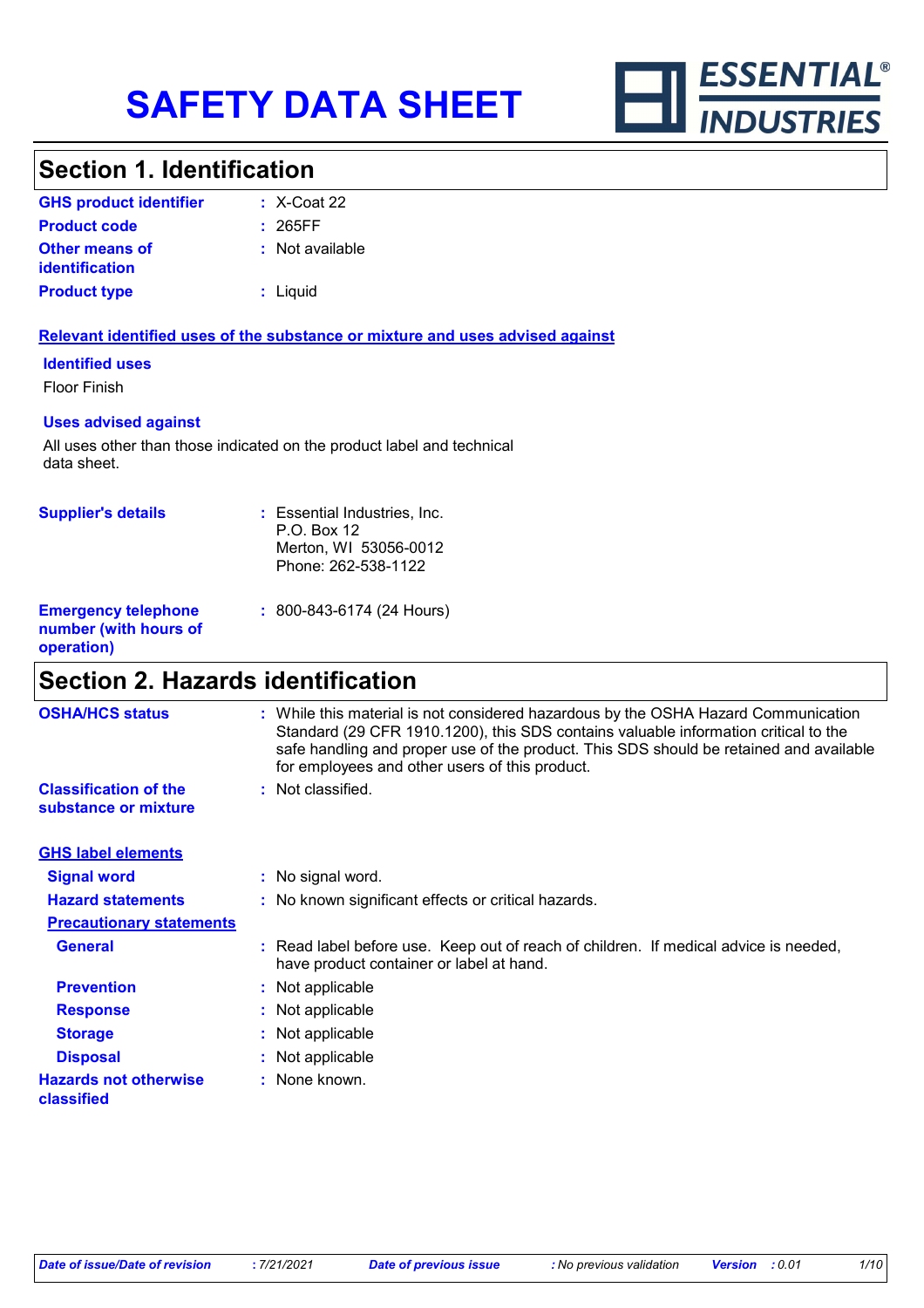# **Section 3. Composition/information on ingredients**

### **Substance/mixture :**

: Mixture

| <b>Ingredient name</b>                                           |             | <b>CAS number</b>     |
|------------------------------------------------------------------|-------------|-----------------------|
| 2-(2-ethoxyethoxy)ethanol                                        | $\leq 4.4$  | 111-90-0              |
| (2-methoxymethylethoxy)propanol<br>tris(2-butoxyethyl) phosphate | l≤3<br>≤1.8 | 34590-94-8<br>78-51-3 |
|                                                                  |             |                       |

Any concentration shown as a range is to protect confidentiality or is due to batch variation.

**There are no additional ingredients present which, within the current knowledge of the supplier and in the concentrations applicable, are classified as hazardous to health or the environment and hence require reporting in this section.**

**Occupational exposure limits, if available, are listed in Section 8.**

# **Section 4. First aid measures**

### **Description of necessary first aid measures**

| <b>Eye contact</b>  | : Immediately flush eyes with plenty of water, occasionally lifting the upper and lower<br>eyelids. Check for and remove any contact lenses. Get medical attention if irritation<br>occurs.                                                                                                                                                            |
|---------------------|--------------------------------------------------------------------------------------------------------------------------------------------------------------------------------------------------------------------------------------------------------------------------------------------------------------------------------------------------------|
| <b>Inhalation</b>   | : Remove victim to fresh air and keep at rest in a position comfortable for breathing. Get<br>medical attention if symptoms occur. In case of inhalation of decomposition products in<br>a fire, symptoms may be delayed. The exposed person may need to be kept under<br>medical surveillance for 48 hours.                                           |
| <b>Skin contact</b> | : Flush contaminated skin with plenty of water. Remove contaminated clothing and<br>shoes. Get medical attention if symptoms occur.                                                                                                                                                                                                                    |
| <b>Ingestion</b>    | : Wash out mouth with water. Remove victim to fresh air and keep at rest in a position<br>comfortable for breathing. If material has been swallowed and the exposed person is<br>conscious, give small quantities of water to drink. Do not induce vomiting unless<br>directed to do so by medical personnel. Get medical attention if symptoms occur. |

## **Most important symptoms/effects, acute and delayed**

# **Eye contact :** No known significant effects or critical hazards. **Potential acute health effects**

| <b>Lyu contact</b>           | $\cdot$ TWO INTOWER SIGNIFICATILE CHECKS OF CHILICAL HAZARDS. |
|------------------------------|---------------------------------------------------------------|
| <b>Inhalation</b>            | : No known significant effects or critical hazards.           |
| <b>Skin contact</b>          | : No known significant effects or critical hazards.           |
| <b>Ingestion</b>             | : No known significant effects or critical hazards.           |
| Over-exposure signs/symptoms |                                                               |
| <b>Eye contact</b>           | : No specific data.                                           |
| <b>Inhalation</b>            | : No specific data.                                           |
| <b>Skin contact</b>          | : No specific data.                                           |
| <b>Ingestion</b>             | : No specific data.                                           |
|                              |                                                               |

|                                   | Indication of immediate medical attention and special treatment needed, if necessary                                                                                     |
|-----------------------------------|--------------------------------------------------------------------------------------------------------------------------------------------------------------------------|
| <b>Notes to physician</b>         | : In case of inhalation of decomposition products in a fire, symptoms may be delayed.<br>The exposed person may need to be kept under medical surveillance for 48 hours. |
| <b>Specific treatments</b>        | : No specific treatment.                                                                                                                                                 |
| <b>Protection of first-aiders</b> | : No action shall be taken involving any personal risk or without suitable training.                                                                                     |

## **See toxicological information (Section 11)**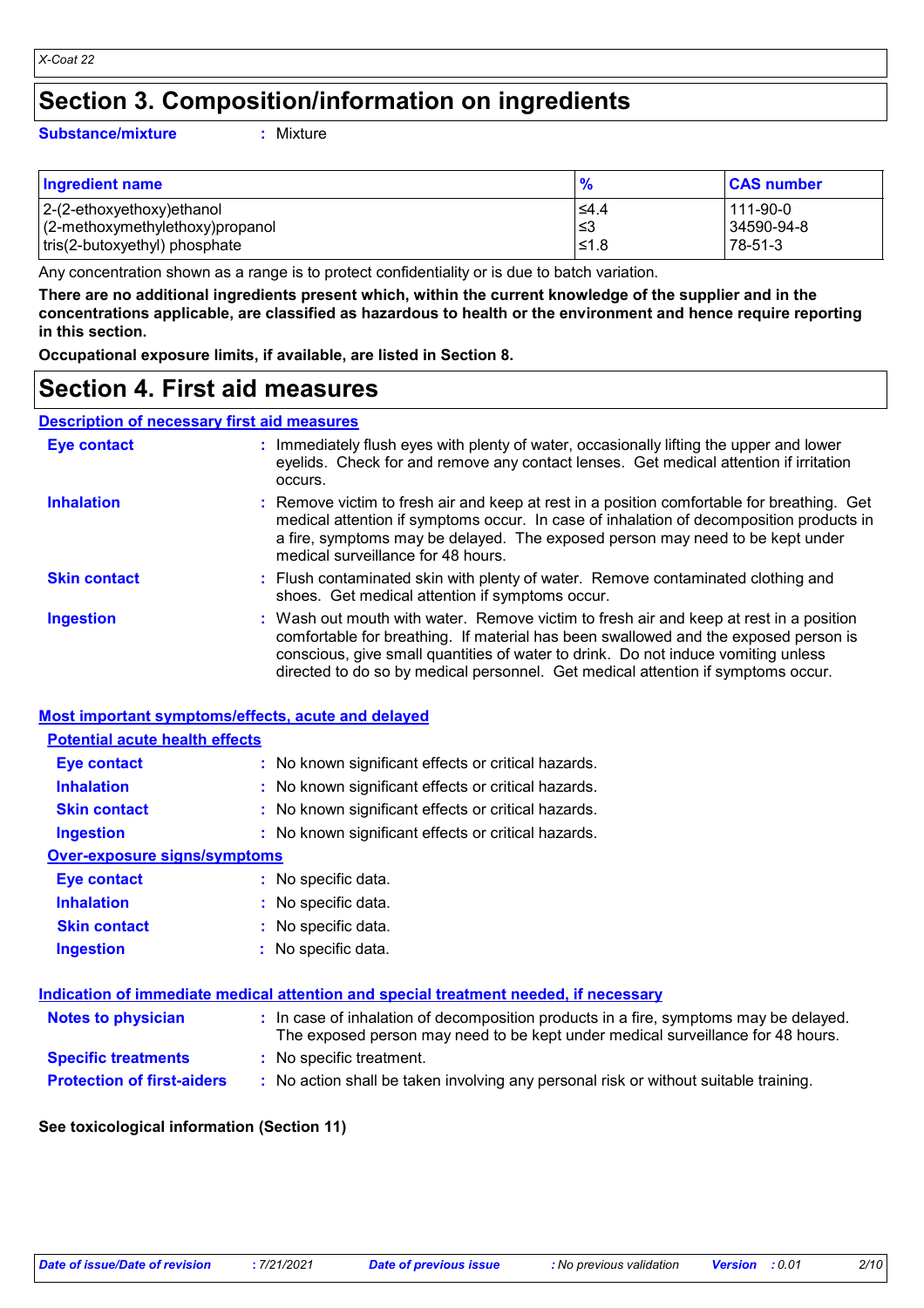# **Section 5. Fire-fighting measures**

| <b>Extinguishing media</b>                               |                                                                                                                                                                                                     |
|----------------------------------------------------------|-----------------------------------------------------------------------------------------------------------------------------------------------------------------------------------------------------|
| <b>Suitable extinguishing</b><br>media                   | : Use an extinguishing agent suitable for the surrounding fire.                                                                                                                                     |
| <b>Unsuitable extinguishing</b><br>media                 | : None known.                                                                                                                                                                                       |
| <b>Specific hazards arising</b><br>from the chemical     | : In a fire or if heated, a pressure increase will occur and the container may burst.                                                                                                               |
| <b>Hazardous thermal</b><br>decomposition products       | Decomposition products may include the following materials:<br>carbon dioxide<br>carbon monoxide<br>nitrogen oxides<br>phosphorus oxides<br>metal oxide/oxides                                      |
| <b>Special protective actions</b><br>for fire-fighters   | : Promptly isolate the scene by removing all persons from the vicinity of the incident if<br>there is a fire. No action shall be taken involving any personal risk or without suitable<br>training. |
| <b>Special protective</b><br>equipment for fire-fighters | Fire-fighters should wear appropriate protective equipment and self-contained breathing<br>apparatus (SCBA) with a full face-piece operated in positive pressure mode.                              |

# **Section 6. Accidental release measures**

|                                                              | Personal precautions, protective equipment and emergency procedures                                                                                                                                                                                                                                                                                                                                                                                                                                                                                                                      |
|--------------------------------------------------------------|------------------------------------------------------------------------------------------------------------------------------------------------------------------------------------------------------------------------------------------------------------------------------------------------------------------------------------------------------------------------------------------------------------------------------------------------------------------------------------------------------------------------------------------------------------------------------------------|
| For non-emergency<br>personnel                               | : No action shall be taken involving any personal risk or without suitable training.<br>Evacuate surrounding areas. Keep unnecessary and unprotected personnel from<br>entering. Do not touch or walk through spilled material. Put on appropriate personal<br>protective equipment.                                                                                                                                                                                                                                                                                                     |
| For emergency responders :                                   | If specialized clothing is required to deal with the spillage, take note of any information in<br>Section 8 on suitable and unsuitable materials. See also the information in "For non-<br>emergency personnel".                                                                                                                                                                                                                                                                                                                                                                         |
| <b>Environmental precautions</b>                             | : Avoid dispersal of spilled material and runoff and contact with soil, waterways, drains<br>and sewers. Inform the relevant authorities if the product has caused environmental<br>pollution (sewers, waterways, soil or air).                                                                                                                                                                                                                                                                                                                                                          |
| <b>Methods and materials for containment and cleaning up</b> |                                                                                                                                                                                                                                                                                                                                                                                                                                                                                                                                                                                          |
| <b>Small spill</b>                                           | : Stop leak if without risk. Move containers from spill area. Dilute with water and mop up<br>if water-soluble. Alternatively, or if water-insoluble, absorb with an inert dry material and<br>place in an appropriate waste disposal container. Dispose of via a licensed waste<br>disposal contractor.                                                                                                                                                                                                                                                                                 |
| <b>Large spill</b>                                           | Stop leak if without risk. Move containers from spill area. Prevent entry into sewers,<br>water courses, basements or confined areas. Wash spillages into an effluent treatment<br>plant or proceed as follows. Contain and collect spillage with non-combustible,<br>absorbent material e.g. sand, earth, vermiculite or diatomaceous earth and place in<br>container for disposal according to local regulations (see Section 13). Dispose of via a<br>licensed waste disposal contractor. Note: see Section 1 for emergency contact<br>information and Section 13 for waste disposal. |

# **Section 7. Handling and storage**

| <b>Precautions for safe handling</b>             |            |                                                                                                                                                                                                                                                                                                                                                |                          |                |        |      |
|--------------------------------------------------|------------|------------------------------------------------------------------------------------------------------------------------------------------------------------------------------------------------------------------------------------------------------------------------------------------------------------------------------------------------|--------------------------|----------------|--------|------|
| <b>Protective measures</b>                       |            | : Put on appropriate personal protective equipment (see Section 8).                                                                                                                                                                                                                                                                            |                          |                |        |      |
| <b>Advice on general</b><br>occupational hygiene | measures.  | Eating, drinking and smoking should be prohibited in areas where this material is<br>handled, stored and processed. Workers should wash hands and face before eating,<br>drinking and smoking. Remove contaminated clothing and protective equipment before<br>entering eating areas. See also Section 8 for additional information on hygiene |                          |                |        |      |
| Date of issue/Date of revision                   | :7/21/2021 | <b>Date of previous issue</b>                                                                                                                                                                                                                                                                                                                  | : No previous validation | <b>Version</b> | : 0.01 | 3/10 |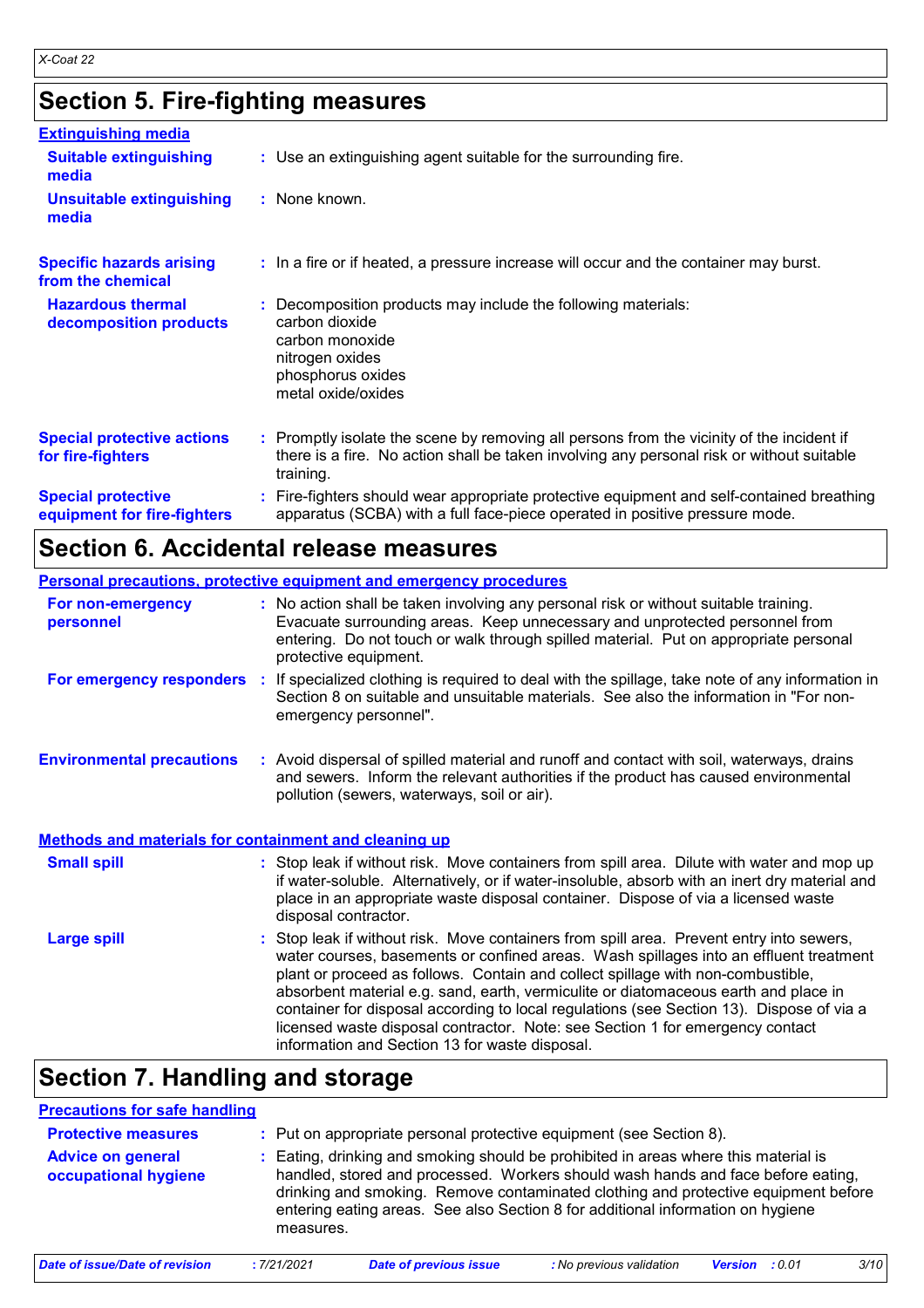# **Section 7. Handling and storage**

| <b>Conditions for safe storage,</b> | : Store in accordance with local regulations. Store in original container protected from  |
|-------------------------------------|-------------------------------------------------------------------------------------------|
| including any                       | direct sunlight in a dry, cool and well-ventilated area, away from incompatible materials |
| <b>incompatibilities</b>            | and food and drink. Keep container tightly closed and sealed until ready for use.         |
|                                     | Containers that have been opened must be carefully resealed and kept upright to           |
|                                     | prevent leakage. Do not store in unlabeled containers. Use appropriate containment to     |
|                                     | avoid environmental contamination. See Section 10 for incompatible materials before       |
|                                     | handling or use.                                                                          |

# **Section 8. Exposure controls/personal protection**

## **Control parameters**

**Occupational exposure limits**

| <b>Ingredient name</b>          | <b>Exposure limits</b>                  |
|---------------------------------|-----------------------------------------|
| 2-(2-ethoxyethoxy) ethanol      | AIHA WEEL (United States, 7/2020).      |
|                                 | TWA: 25 ppm 8 hours.                    |
| (2-methoxymethylethoxy)propanol | ACGIH TLV (United States, 3/2020).      |
|                                 | Absorbed through skin.                  |
|                                 | TWA: 100 ppm 8 hours.                   |
|                                 | TWA: 606 mg/m <sup>3</sup> 8 hours.     |
|                                 | STEL: 150 ppm 15 minutes.               |
|                                 | STEL: 909 mg/m <sup>3</sup> 15 minutes. |
|                                 | OSHA PEL 1989 (United States, 3/1989).  |
|                                 | Absorbed through skin.                  |
|                                 | TWA: 100 ppm 8 hours.                   |
|                                 | TWA: 600 mg/m <sup>3</sup> 8 hours.     |
|                                 | STEL: 150 ppm 15 minutes.               |
|                                 | STEL: 900 mg/m <sup>3</sup> 15 minutes. |
|                                 | NIOSH REL (United States, 10/2016).     |
|                                 | Absorbed through skin.                  |
|                                 | TWA: 100 ppm 10 hours.                  |
|                                 | TWA: 600 mg/m <sup>3</sup> 10 hours.    |
|                                 | STEL: 150 ppm 15 minutes.               |
|                                 | STEL: 900 mg/m <sup>3</sup> 15 minutes. |
|                                 | OSHA PEL (United States, 5/2018).       |
|                                 | Absorbed through skin.                  |
|                                 | TWA: 100 ppm 8 hours.                   |
|                                 | TWA: $600 \text{ mg/m}^3$ 8 hours.      |
| tris(2-butoxyethyl) phosphate   | None.                                   |

| <b>Appropriate engineering</b><br><b>controls</b> | Good general ventilation should be sufficient to control worker exposure to airborne<br>contaminants.                                                                                                                                                                                                                                                                                             |
|---------------------------------------------------|---------------------------------------------------------------------------------------------------------------------------------------------------------------------------------------------------------------------------------------------------------------------------------------------------------------------------------------------------------------------------------------------------|
| <b>Environmental exposure</b><br><b>controls</b>  | Emissions from ventilation or work process equipment should be checked to ensure<br>they comply with the requirements of environmental protection legislation. In some<br>cases, fume scrubbers, filters or engineering modifications to the process equipment<br>will be necessary to reduce emissions to acceptable levels.                                                                     |
| <b>Individual protection measures</b>             |                                                                                                                                                                                                                                                                                                                                                                                                   |
| <b>Hygiene measures</b>                           | : Wash hands, forearms and face thoroughly after handling chemical products, before<br>eating, smoking and using the lavatory and at the end of the working period.<br>Appropriate techniques should be used to remove potentially contaminated clothing.<br>Wash contaminated clothing before reusing. Ensure that eyewash stations and safety<br>showers are close to the workstation location. |
| <b>Eye/face protection</b>                        | Safety eyewear complying with an approved standard should be used when a risk<br>assessment indicates this is necessary to avoid exposure to liquid splashes, mists,<br>gases or dusts. If contact is possible, the following protection should be worn, unless<br>the assessment indicates a higher degree of protection: safety glasses with side-<br>shields.                                  |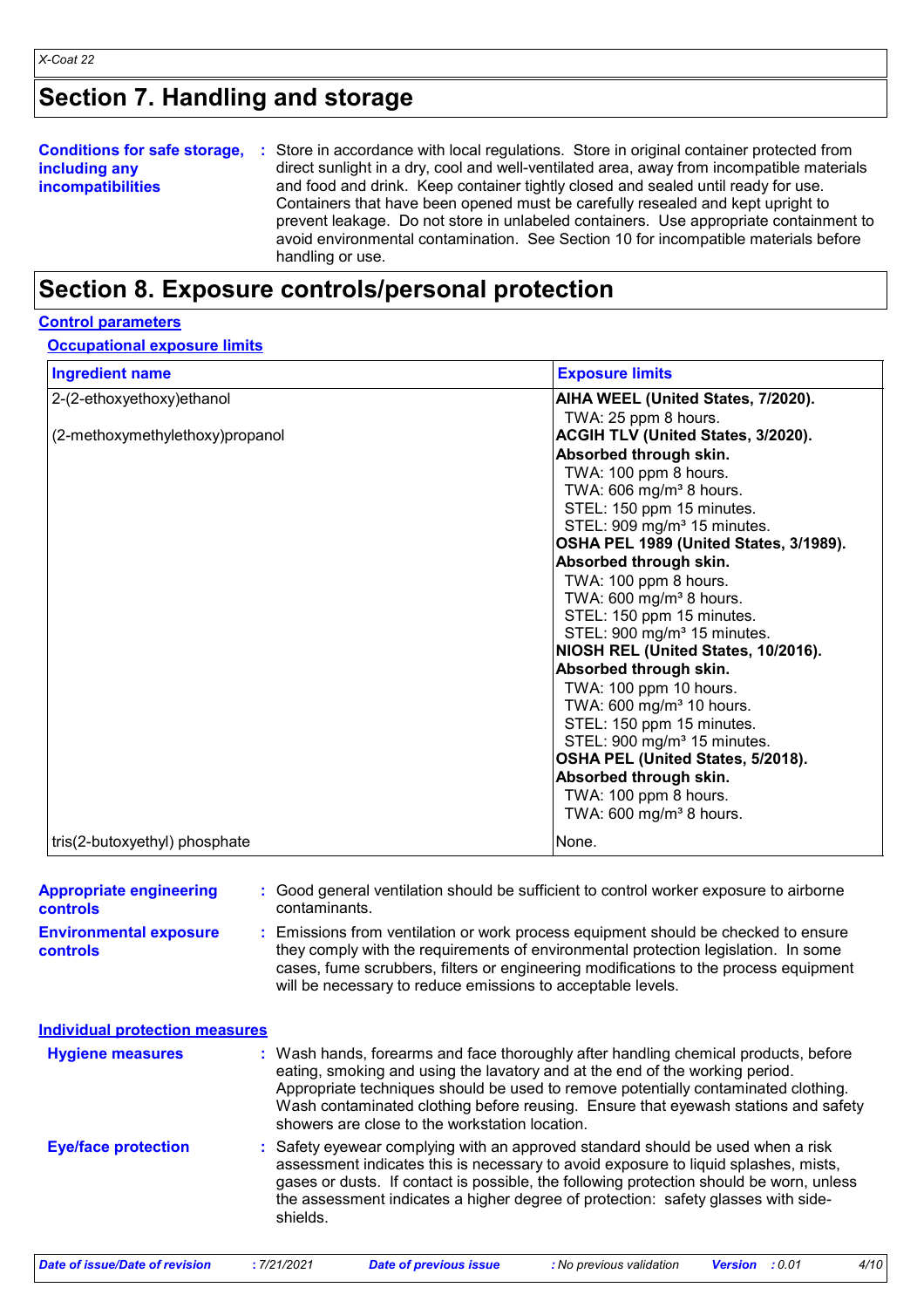# **Section 8. Exposure controls/personal protection**

| <b>Skin protection</b>        |                                                                                                                                                                                                                                                                                     |
|-------------------------------|-------------------------------------------------------------------------------------------------------------------------------------------------------------------------------------------------------------------------------------------------------------------------------------|
| <b>Hand protection</b>        | : Chemical-resistant, impervious gloves complying with an approved standard should be<br>worn at all times when handling chemical products if a risk assessment indicates this is<br>necessary.                                                                                     |
| <b>Body protection</b>        | : Personal protective equipment for the body should be selected based on the task being<br>performed and the risks involved and should be approved by a specialist before<br>handling this product.                                                                                 |
| <b>Other skin protection</b>  | : Appropriate footwear and any additional skin protection measures should be selected<br>based on the task being performed and the risks involved and should be approved by a<br>specialist before handling this product.                                                           |
| <b>Respiratory protection</b> | : Based on the hazard and potential for exposure, select a respirator that meets the<br>appropriate standard or certification. Respirators must be used according to a<br>respiratory protection program to ensure proper fitting, training, and other important<br>aspects of use. |

# **Section 9. Physical and chemical properties**

| <b>Appearance</b>                                 |                                           |
|---------------------------------------------------|-------------------------------------------|
| <b>Physical state</b>                             | : Liquid                                  |
| <b>Color</b>                                      | Milky White                               |
| Odor                                              | Bland                                     |
| <b>Odor threshold</b>                             | : Not available                           |
| pH                                                | : 8 to 8.5                                |
| <b>Melting point</b>                              | : $0^{\circ}$ C (32 $^{\circ}$ F)         |
| <b>Boiling point</b>                              | : $100^{\circ}$ C (212 $^{\circ}$ F)      |
| <b>Flash point</b>                                | : Closed cup: >93.334°C (>200°F)          |
| <b>Evaporation rate</b>                           | : Not available                           |
| <b>Flammability (solid, gas)</b>                  | : Not available                           |
| Lower and upper explosive<br>(flammable) limits   | : Not available                           |
| <b>Vapor pressure</b>                             | $:$ <4 kPa (<30 mm Hg) [room temperature] |
| <b>Vapor density</b>                              | : <1 [Air = 1]                            |
| <b>Relative density</b>                           | : $1.03$ g/cm <sup>3</sup>                |
| <b>Solubility</b>                                 | Not available                             |
| <b>Partition coefficient: n-</b><br>octanol/water | : Not available                           |
| <b>Auto-ignition temperature</b>                  | : Not available                           |
| <b>Decomposition temperature</b>                  | : Not available                           |
| <b>Viscosity</b>                                  | : Not available                           |
| <b>VOC content</b>                                | $: 2.6\%$                                 |

# **Section 10. Stability and reactivity**

| Date of issue/Date of revision                      | :7/21/2021          | <b>Date of previous issue</b>                                                                | : No previous validation | : 0.01<br><b>Version</b> | 5/10 |
|-----------------------------------------------------|---------------------|----------------------------------------------------------------------------------------------|--------------------------|--------------------------|------|
| <b>Incompatible materials</b>                       | : No specific data. |                                                                                              |                          |                          |      |
| <b>Conditions to avoid</b>                          | : No specific data. |                                                                                              |                          |                          |      |
| <b>Possibility of hazardous</b><br><b>reactions</b> |                     | : Under normal conditions of storage and use, hazardous reactions will not occur.            |                          |                          |      |
| <b>Chemical stability</b>                           |                     | : The product is stable.                                                                     |                          |                          |      |
| <b>Reactivity</b>                                   |                     | : No specific test data related to reactivity available for this product or its ingredients. |                          |                          |      |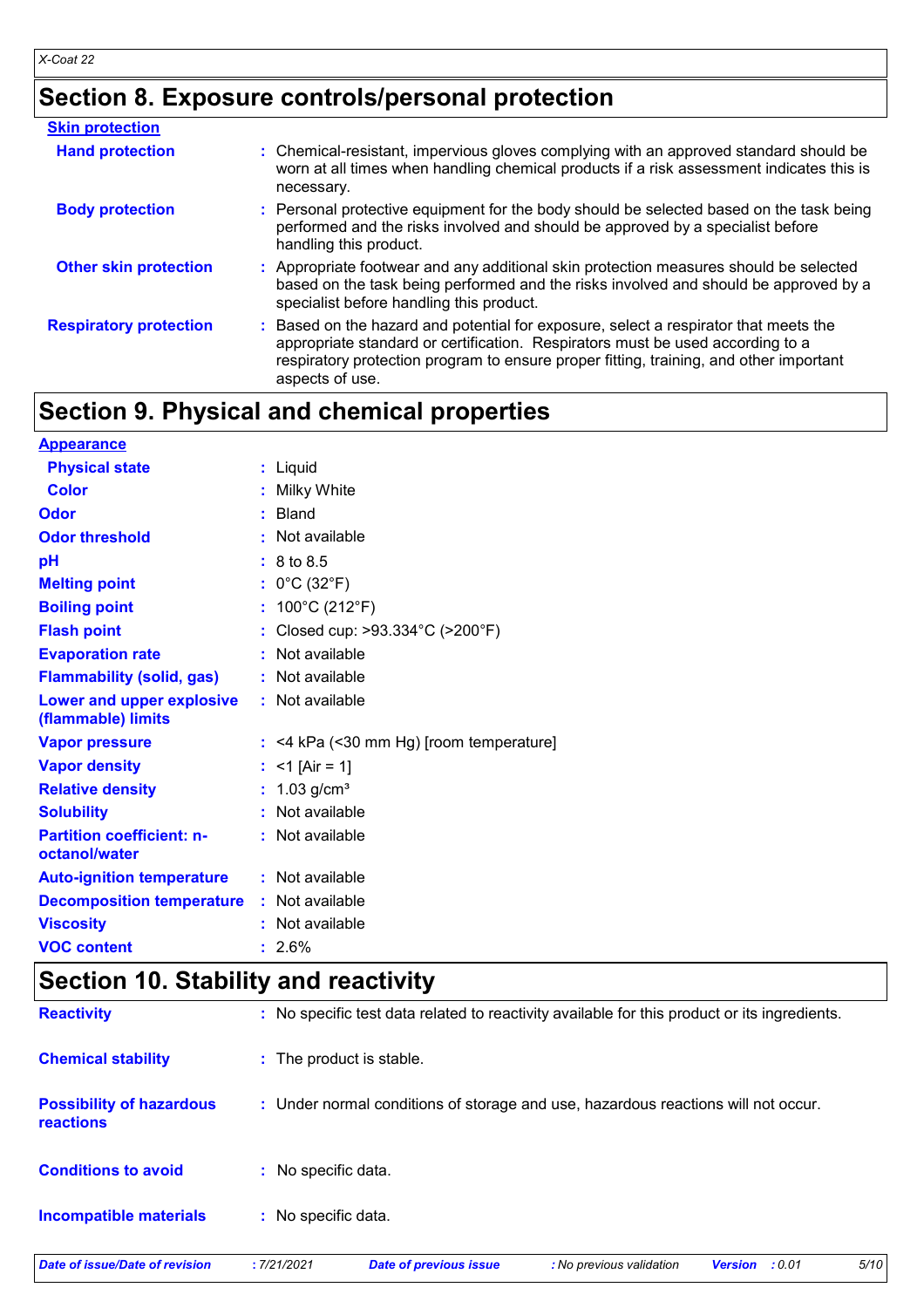# **Section 10. Stability and reactivity**

**Hazardous decomposition products**

Under normal conditions of storage and use, hazardous decomposition products should **:** not be produced.

# **Section 11. Toxicological information**

# **Information on toxicological effects**

### **Acute toxicity**

| <b>Product/ingredient name</b> | <b>Result</b> | <b>Species</b> | <b>Dose</b>          | <b>Exposure</b> |
|--------------------------------|---------------|----------------|----------------------|-----------------|
| $ 2-(2-ethoxyethoxy)ethanol$   | LD50 Oral     | Rat            | 7500 mg/kg           |                 |
| $(2-methoxy methodk)$          | ILD50 Dermal  | Rabbit         | 9500 mg/kg           |                 |
| propanol                       |               |                |                      |                 |
|                                | LD50 Oral     | Rat            | $5135 \text{ mg/kg}$ |                 |
| tris(2-butoxyethyl) phosphate  | LD50 Oral     | Rat            | $3$ g/kg             |                 |

## **Irritation/Corrosion**

| <b>Product/ingredient name</b>      | <b>Result</b>            | <b>Species</b> | <b>Score</b> | <b>Exposure</b>  | <b>Observation</b> |
|-------------------------------------|--------------------------|----------------|--------------|------------------|--------------------|
| 2-(2-ethoxyethoxy)ethanol           | Eyes - Mild irritant     | Rabbit         |              | $125 \text{ mg}$ |                    |
|                                     | Eyes - Moderate irritant | Rabbit         |              | $500 \text{ mg}$ |                    |
|                                     | Skin - Mild irritant     | Rabbit         |              | 24 hours 500     |                    |
|                                     |                          |                |              | mg               |                    |
| (2-methoxymethylethoxy)<br>propanol | Eyes - Mild irritant     | Human          |              | 8 <sub>mg</sub>  |                    |
|                                     | Eyes - Mild irritant     | Rabbit         |              | 24 hours 500     |                    |
|                                     |                          |                |              | mg               |                    |
|                                     | Skin - Mild irritant     | Rabbit         |              | $500 \text{ mg}$ |                    |
| tris(2-butoxyethyl) phosphate       | Eyes - Mild irritant     | Rabbit         |              | 24 hours 500     |                    |
|                                     |                          |                |              | mg               |                    |
|                                     | Skin - Mild irritant     | Rabbit         |              | 24 hours 500     | $\overline{a}$     |
|                                     |                          |                |              | mg               |                    |

# **Sensitization**

Not available

# **Mutagenicity**

Not available

## **Carcinogenicity**

Not available

## **Reproductive toxicity**

Not available

## **Teratogenicity**

Not available

# **Specific target organ toxicity (single exposure)**

Not available

# **Specific target organ toxicity (repeated exposure)**

Not available

## **Aspiration hazard**

Not available

#### **Information on the likely routes of exposure :** Not available

# **Potential acute health effects**

**Eye contact :** No known significant effects or critical hazards.

**Inhalation :** No known significant effects or critical hazards.

|  |  | Date of issue/Date of revision |  |
|--|--|--------------------------------|--|
|  |  |                                |  |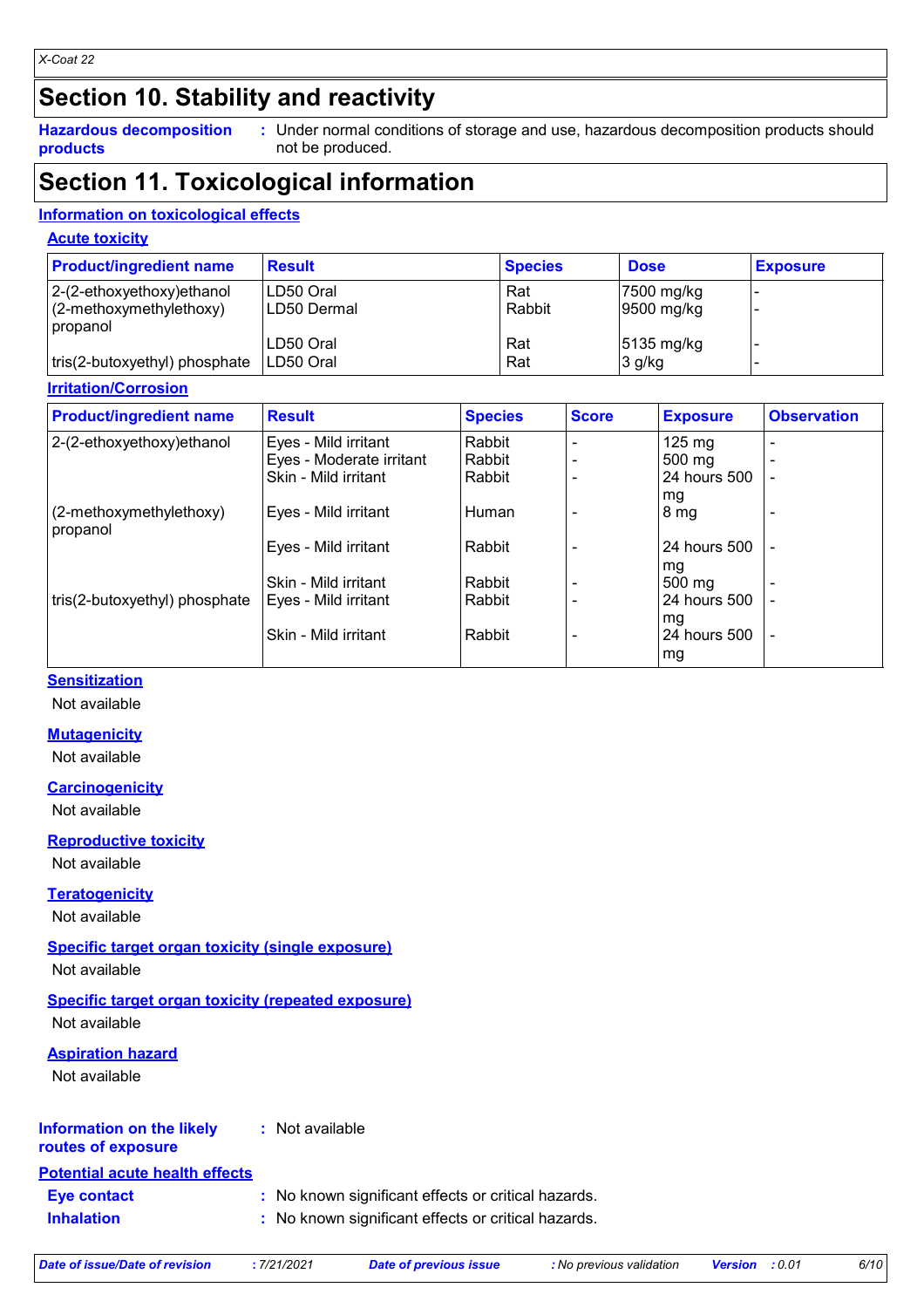# **Section 11. Toxicological information**

| <b>Skin contact</b> | : No known significant effects or critical hazards. |
|---------------------|-----------------------------------------------------|
| <b>Ingestion</b>    | : No known significant effects or critical hazards. |

# **Symptoms related to the physical, chemical and toxicological characteristics**

| <b>Eye contact</b>  | : No specific data. |
|---------------------|---------------------|
| <b>Inhalation</b>   | : No specific data. |
| <b>Skin contact</b> | : No specific data. |
| <b>Ingestion</b>    | : No specific data. |

## **Delayed and immediate effects and also chronic effects from short and long term exposure**

| <b>Short term exposure</b>                       |                                                     |
|--------------------------------------------------|-----------------------------------------------------|
| <b>Potential immediate</b><br>effects            | $:$ Not available                                   |
| <b>Potential delayed effects</b>                 | : Not available                                     |
| Long term exposure                               |                                                     |
| <b>Potential immediate</b><br>effects            | $:$ Not available                                   |
| <b>Potential delayed effects : Not available</b> |                                                     |
| <b>Potential chronic health effects</b>          |                                                     |
| Not available                                    |                                                     |
| <b>General</b>                                   | : No known significant effects or critical hazards. |
| <b>Carcinogenicity</b>                           | : No known significant effects or critical hazards. |
| <b>Mutagenicity</b>                              | : No known significant effects or critical hazards. |
| <b>Teratogenicity</b>                            | : No known significant effects or critical hazards. |
| <b>Developmental effects</b>                     | : No known significant effects or critical hazards. |
| <b>Fertility effects</b>                         | : No known significant effects or critical hazards. |

# **Numerical measures of toxicity**

| <b>Acute toxicity estimates</b> |                  |
|---------------------------------|------------------|
| <b>Route</b>                    | <b>ATE value</b> |
| Oral                            | 210935.41 mg/kg  |

# **Section 12. Ecological information**

### **Toxicity**

| <b>Product/ingredient name</b> | <b>Result</b>                                                           | <b>Species</b>                                            | <b>Exposure</b>      |
|--------------------------------|-------------------------------------------------------------------------|-----------------------------------------------------------|----------------------|
| 2-(2-ethoxyethoxy)ethanol      | Acute LC50 3340000 µg/l Fresh water                                     | Daphnia - Daphnia magna -<br>l Neonate                    | 48 hours             |
| tris(2-butoxyethyl) phosphate  | Acute LC50 6010000 µg/l Fresh water<br>Acute LC50 3.34 mg/l Fresh water | Fish - Ictalurus punctatus<br>Fish - Danio rerio - Embryo | 96 hours<br>96 hours |

## **Persistence and degradability**

Not available

# **Bioaccumulative potential**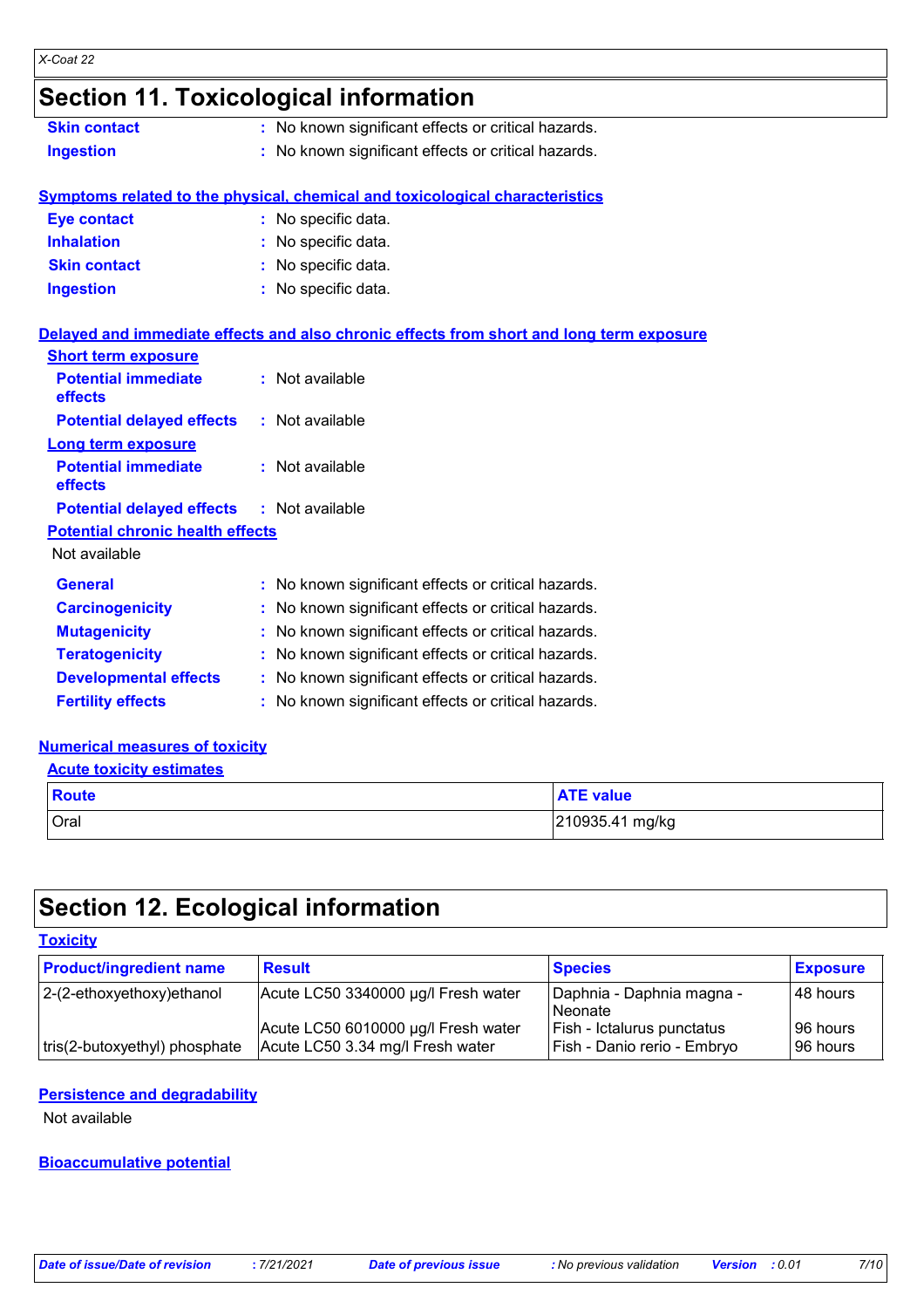# **Section 12. Ecological information**

| <b>Product/ingredient name</b>                          | $LoaPow$         | <b>BCF</b> | <b>Potential</b> |
|---------------------------------------------------------|------------------|------------|------------------|
| 2-(2-ethoxyethoxy) ethanol<br>$(2-methoxymethylethoxy)$ | $-0.54$<br>0.004 |            | l low<br>l low   |
| propanol<br>tris(2-butoxyethyl) phosphate               | 13.75            | 5.8        | low              |

## **Mobility in soil**

| <b>Soil/water partition</b> | : Not available |
|-----------------------------|-----------------|
| <b>coefficient (Koc)</b>    |                 |

**Other adverse effects** : No known significant effects or critical hazards.

# **Section 13. Disposal considerations**

|  | <b>Disposal methods</b> |
|--|-------------------------|
|  |                         |

**Disposal methods** : The generation of waste should be avoided or minimized wherever possible. Disposal of this product, solutions and any by-products should at all times comply with the requirements of environmental protection and waste disposal legislation and any regional local authority requirements. Dispose of surplus and non-recyclable products via a licensed waste disposal contractor. Waste should not be disposed of untreated to the sewer unless fully compliant with the requirements of all authorities with jurisdiction. Waste packaging should be recycled. Incineration or landfill should only be considered when recycling is not feasible. This material and its container must be disposed of in a safe way. Empty containers or liners may retain some product residues. Avoid dispersal of spilled material and runoff and contact with soil, waterways, drains and sewers.

# **Section 14. Transport information**

|                                      | <b>DOT Classification</b> | <b>IMDG</b>                                                                                    | <b>IATA</b>                                                                          |
|--------------------------------------|---------------------------|------------------------------------------------------------------------------------------------|--------------------------------------------------------------------------------------|
| <b>UN</b> number                     | Not regulated             | <b>UN3082</b>                                                                                  | <b>UN3082</b>                                                                        |
| <b>UN proper</b><br>shipping name    |                           | <b>ENVIRONMENTALLY</b><br><b>HAZARDOUS SUBSTANCE,</b><br>LIQUID, N.O.S. (Dibutyl<br>phthalate) | <b>ENVIRONMENTALLY</b><br>HAZARDOUS SUBSTANCE,<br>LIQUID, N.O.S. (Dibutyl phthalate) |
| <b>Transport</b><br>hazard class(es) |                           | 9<br>$\bigstar$                                                                                | 9<br>$\bigstar$                                                                      |
| <b>Packing group</b>                 | -                         | Ш                                                                                              | $\mathbf{III}$                                                                       |
| <b>Environmental</b><br>hazards      | No.                       | Yes.                                                                                           | Yes.                                                                                 |

| <b>DOT Classification</b> | : Reportable quantity 1606.4 lbs / 729.32 kg [187.05 gal / 708.08 L]. Package sizes<br>shipped in quantities less than the product reportable quantity are not subject to the RQ<br>(reportable quantity) transportation requirements. |  |
|---------------------------|----------------------------------------------------------------------------------------------------------------------------------------------------------------------------------------------------------------------------------------|--|
| <b>IMDG</b>               | : This product is not regulated as a dangerous good when transported in sizes of $\leq 5$ L or<br>$\leq$ 5 kg, provided the packagings meet the general provisions of 4.1.1.1, 4.1.1.2 and<br>$4.1.1.4$ to $4.1.1.8$ .                 |  |
| <b>IATA</b>               | : This product is not regulated as a dangerous good when transported in sizes of $\leq 5$ L or<br>$\leq$ 5 kg, provided the packagings meet the general provisions of 5.0.2.4.1, 5.0.2.6.1.1 and<br>5.0.2.8                            |  |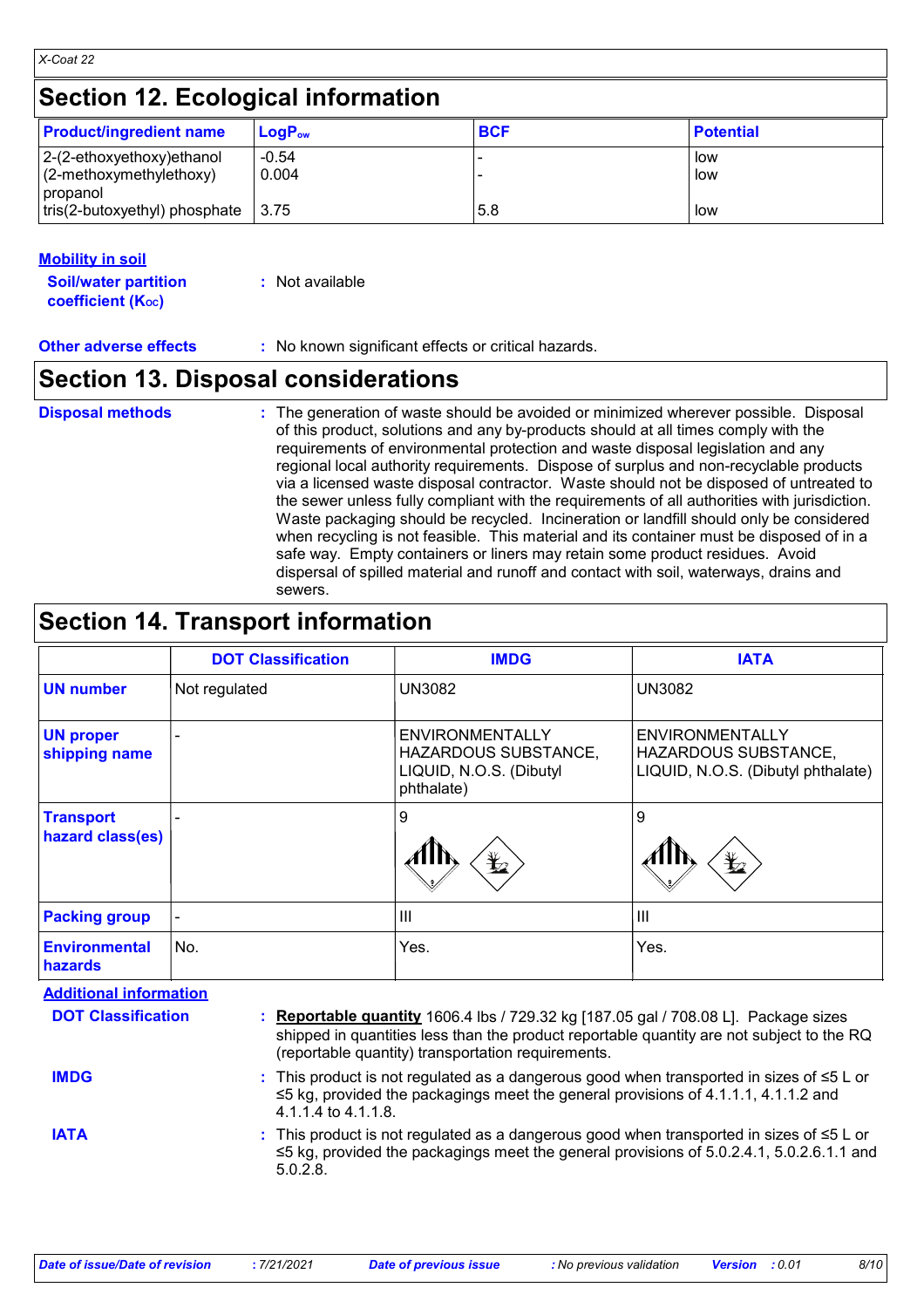# **Section 14. Transport information**

| Special precautions for user : Transport within user's premises: always transport in closed containers that are |
|-----------------------------------------------------------------------------------------------------------------|
| upright and secure. Ensure that persons transporting the product know what to do in the                         |
| event of an accident or spillage.                                                                               |

**Transport in bulk according :** Not available **to IMO instruments**

# **Section 15. Regulatory information**

## **U.S. Federal regulations**

**Clean Air Act Section 112 :** Listed **(b) Hazardous Air Pollutants (HAPs)**

# **SARA 311/312**

## **Classification :** Not applicable

## **Composition/information on ingredients**

| <b>Name</b>                   | $\frac{9}{6}$ | <b>Classification</b>                 |
|-------------------------------|---------------|---------------------------------------|
| 2-(2-ethoxyethoxy)ethanol     | ≤4.4          | <b>EYE IRRITATION - Category 2A</b>   |
| $(2$ -methoxymethylethoxy)    | ≤3            | <b>FLAMMABLE LIQUIDS - Category 4</b> |
| propanol                      |               | <b>EYE IRRITATION - Category 2B</b>   |
| tris(2-butoxyethyl) phosphate | ≤1.8          | <b>EYE IRRITATION - Category 2B</b>   |

### **SARA 313**

|                           | <b>∣ Product name</b>         | <b>CAS number</b> | $\frac{9}{6}$ |
|---------------------------|-------------------------------|-------------------|---------------|
| <b>Form R - Reporting</b> | 12-(2-ethoxyethoxy)ethanol    | $111-90-0$        | ≤4.4          |
| requirements              | tetraamminezinc(2+) carbonate | 38714-47-5        | ≤3            |

SARA 313 notifications must not be detached from the SDS and any copying and redistribution of the SDS shall include copying and redistribution of the notice attached to copies of the SDS subsequently redistributed.

## **California Prop. 65**

**A** WARNING: Reproductive Harm - www.P65Warnings.ca.gov.

### **Inventory list**

| <b>CANADA INVENTORY</b><br>(DSL)            | : All components are listed or exempted. |
|---------------------------------------------|------------------------------------------|
| <b>United States inventory</b><br>(TSCA 8b) | : All components are active or exempted. |

# **Section 16. Other information**

## **Hazardous Material Information System (U.S.A.)**



**Caution: HMIS® ratings are based on a 0-4 rating scale, with 0 representing minimal hazards or risks, and 4 representing significant hazards or risks. Although HMIS® ratings and the associated label are not required on SDSs or products leaving a facility under 29 CFR 1910.1200, the preparer may choose to provide them. HMIS® ratings are to be used with a fully implemented HMIS® program. HMIS® is a registered trademark and service mark of the American Coatings Association, Inc.**

**The customer is responsible for determining the PPE code for this material. For more information on HMIS® Personal Protective Equipment (PPE) codes, consult the HMIS® Implementation Manual.**

## **National Fire Protection Association (U.S.A.)**